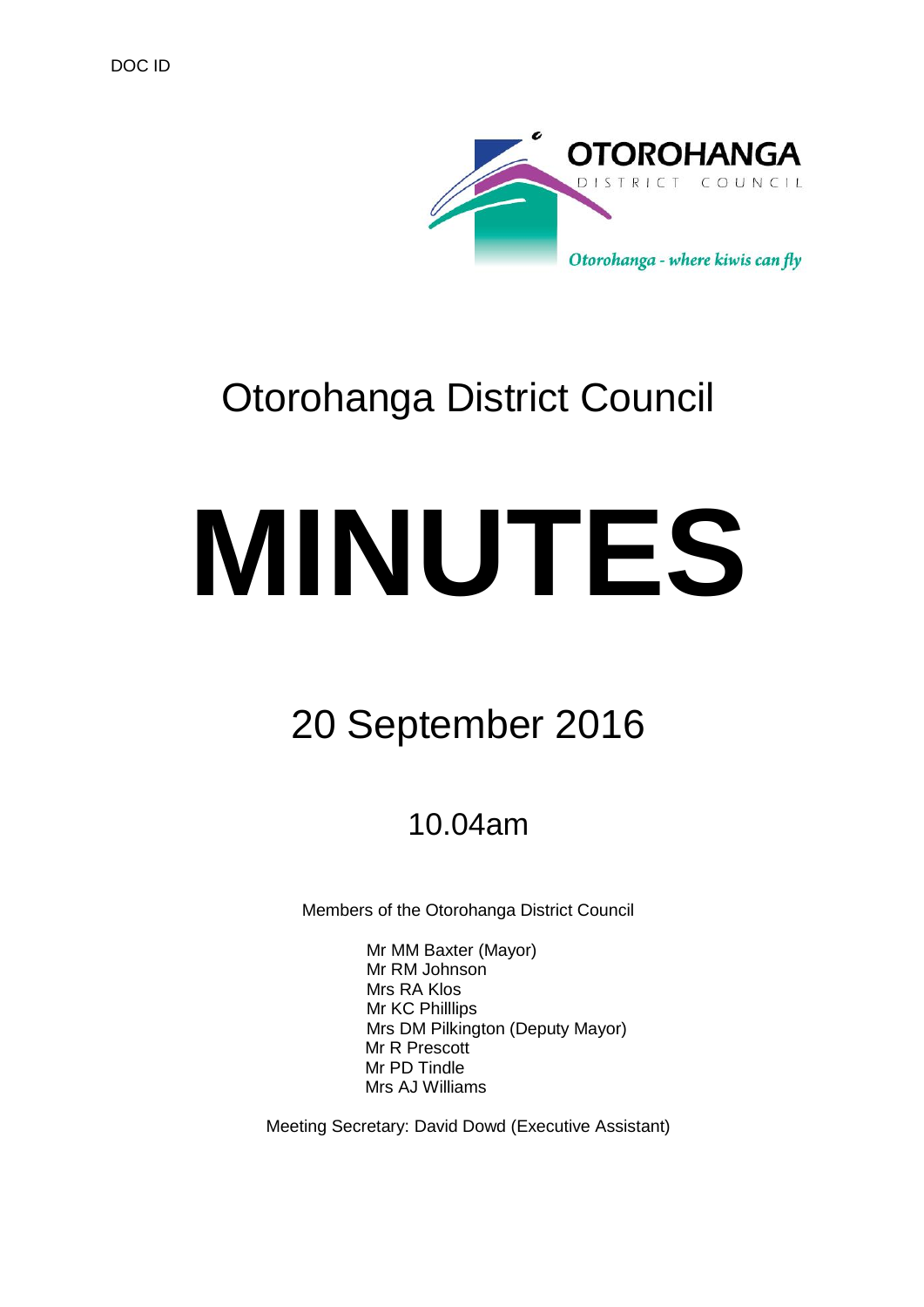## **OTOROHANGA DISTRICT COUNCIL**

20 September 2016

## **MINUTES**

#### **ORDER OF BUSINESS:**

| <b>ITEM</b>                                       | <b>PRECIS</b>                                                                                         | <b>PAGE</b>    |  |
|---------------------------------------------------|-------------------------------------------------------------------------------------------------------|----------------|--|
| <b>PRESENT</b>                                    |                                                                                                       | 1              |  |
| IN ATTENDANCE                                     |                                                                                                       |                |  |
| <b>OPENING PRAYER</b>                             |                                                                                                       |                |  |
| <b>ITEMS TO BE CONSIDERED IN GENERAL BUSINESS</b> |                                                                                                       |                |  |
| <b>CONFIRMATION OF MINUTES - 16 AUGUST 2016</b>   |                                                                                                       |                |  |
| <b>MATTERS ARISING</b>                            |                                                                                                       | 1              |  |
| <b>REPORTS</b>                                    |                                                                                                       |                |  |
| ITEM 346                                          | <b>HAMILTON AND WAIKATO TOURISM PRESENTATION</b>                                                      | 2              |  |
| ITEM 347                                          | <b>HEALTHY RIVERS PRESENTATION</b>                                                                    | 3              |  |
| <b>ITEM 335</b>                                   | LEASING OF PART OF BOB HORSFALL RESERVE & ASSOCIATED<br><b>MATTERS</b>                                | 4              |  |
| ITEM 336                                          | UPDATING OF OTOROHANGA DOMAIN RESERVE MANAGEMENT PLAN                                                 | 5              |  |
| <b>ITEM 337</b>                                   | POTENTIAL RESIDENTIAL SUBDIVISION DEVELOPMENT                                                         | 5              |  |
| <b>ITEM 338</b>                                   | SPORT SUPPORT FUND ALLOCATION                                                                         | 6              |  |
| <b>ITEM 339</b>                                   | CIVIL DEFENCE EMERGENCY PLANNING REPORT FOR MAY TO JULY 2016                                          | $\overline{7}$ |  |
| <b>ITEM 340</b>                                   | ANNUAL PAENPOPAI ROFFORETA DO HODO CONFORTADA FOR MCXMADU DE PAASTINGES<br><b>AUTHORITY 2015-2016</b> | 7              |  |
| <b>ITEM 341</b>                                   | ANNUAL REPORT ON DOG CONTROL POLICY AND PRACTICES                                                     | 7              |  |
| <b>ITEM 342</b>                                   | ODC MATTERS REFERRED FROM 19 JULY 2016                                                                | 8              |  |
| <b>GENERAL</b>                                    |                                                                                                       | 9              |  |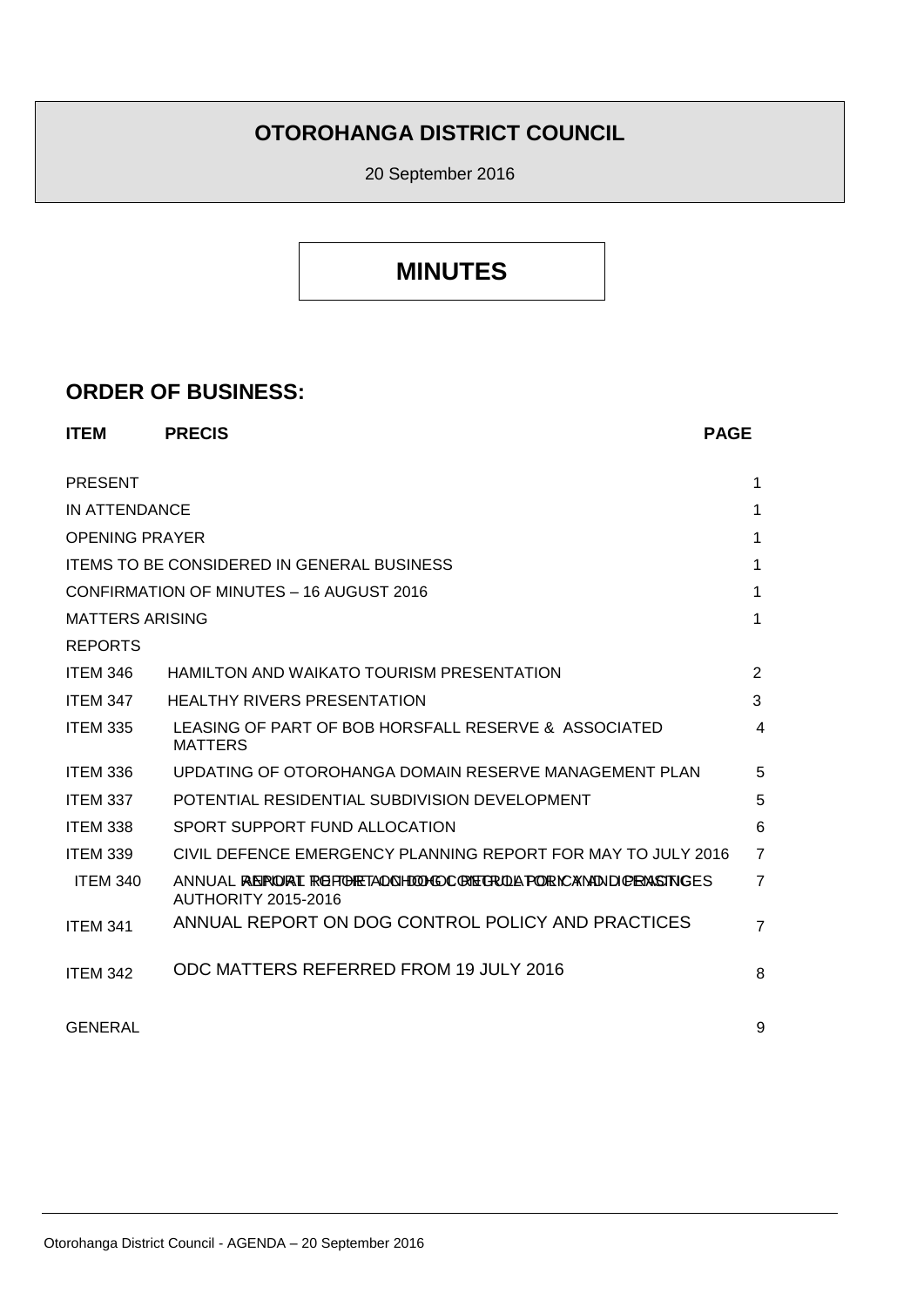#### **PRESENT**

Mr MM Baxter (Mayor), Councillors Mr RM Johnson, Mrs RA Klos, Mr KC Philllips, Mr R Prescott, Mrs DM Pilkington (Deputy Mayor), Mr PD Tindle, Mrs AJ Williams (attended at 10.05am)

#### **IN ATTENDANCE**

Messrs DC Clibbery (Chief Executive), GD Bunn (Finance & Administration Manager), A Loe (Environmental Services Manager), R Brady (Engineering Manager), C Tutty (Governance Supervisor) and D Dowd (Executive Assistant)

His Worship declared the meeting open and welcomed those present.

#### **OPENING PRAYER**

Councillor Phillips read the Opening Prayer.

#### **ITEMS TO BE CONSIDERED IN GENERAL BUSINESS**

His Worship referred to the Chief Executive's Report on a proposed agreement with Aotea Estate Limited in respect to establishing a public road to the beach east of Lawton Drive in Aotea and requested that this be considered in general business which may require a resolution.

**Resolved** that the Chief Executive's report on Beach Access east of Lawton Drive Aotea be considered in general business which may require a resolution

#### **His Worship / Cr Pilkington**

#### **CONFIRMATION OF MINUTES – 16 August 2016**

Councillor Klos referred to page 2, paragraph 3 of the Minutes and queried the Engineering Manager's advice that he did not believe that any unsealed roads leading to active tourist destinations in the Otorohanga District would qualify for Central Government Funding.

Councillor Klos referred to page 3, paragraph 7 concerning a statement by Councillor Johnson that the Board of Trustees of the Kio Kio School had been informed that they do not have to meet the NZ Drinking Water Standards by a District Health Board person. It was agreed that this statement is misleading and that any School with a roll of 25 pupils have to meet these standards. It was agreed that this paragraph be deleted from the minutes.

Councillor Klos then referred to page  $5.3<sup>rd</sup>$  paragraph from the bottom of the page and expressed the opinion that any establishment that has Gaming Machines is required to comply with the policy

His Worship replied that in the Otorohanga Clubs case they comply via a different process. It was agreed that the words "set of rules" be amended to read "guidelines".

**Resolved** that the minutes of the meeting of the Otorohanga District Council held on 16 August 2016 as amended, be approved as a true and correct record of that meeting.

#### **Cr Pilkington / Cr Klos**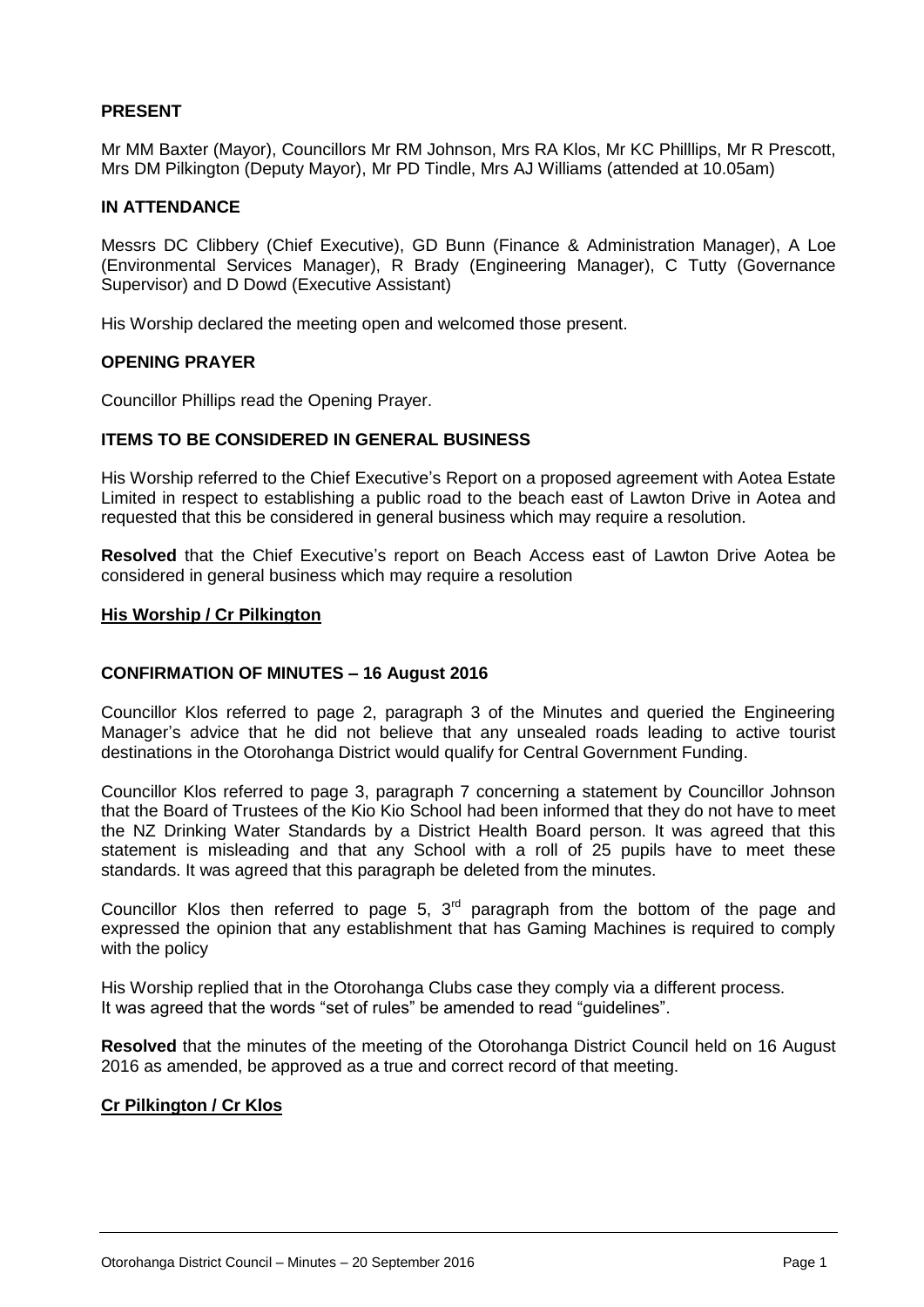#### **ITEM 343 HAMILTON AND WAIKATO TOURISM**

Hamilton and Waikato Tourism Chief Executive Jason Dawson and Development Manager Nicola Greenwell attended the meeting.

Mr Dawson informed members that he has only been in the position of Chief Executive for five weeks. Mr Dawson reported that in the 2015 – 2016 year Tourism regained the mantle of New Zealand's leading contributor to national export earnings. He said this sector is currently experiencing exceptional growth with international visitor arrivals and expenditure at record levels. Mr Dawson reported that the available data and anecdotal evidence indicates that the Hamilton and the Waikato region has shared in this growth, but visitor expenditure data for year ending March 2016 will not confirm this until it is released in November.

Mr Dawson referred to Hamilton and Waikato Tourism's Key Performance Indicators (KPIs) and reported that the sector has performed well against the KPI's the schedule of services during the 2015 – 2016 period. He reported the following performance against targets.

- 1) Growth of commercial guest nights to be in line with the national trend: New Zealand growth 5.7%, (Hamilton and Waikato Tourism growth 8.4%)
- 2) 10% Growth of total delegate days (8% achieved)
- 3) To at least maintain share of domestic visitor expenditure result achieved New Zealand Growth 5.1%, (Hamilton and Waikato Tourism growth 7%).
- 4) To at least maintain share of international visitor expenditure New Zealand Growth 9%, (Hamilton and Waikato Tourism growth 10.6%).
- 5) 30% increase in visits to HamiltonWaikato.com (26.9% increase in Website visits.
- 6) \$400,000 industry investment result achieved (\$430,000 of industry investment)

Mr Dawson referred to product development in Otorohanga and advised that Hamilton and Waikato Tourism partnered with the Otorohanga District Council and local operators on the Tourism Opportunities Plan and the Otorohanga Kiwi House and Native Bird park feasibility study to further develop the visitor experience and attract investment.

Mr Dawson informed members of the Tourism Opportunities Plan which provides a framework and direction for delivering new and improved tourism experiences over the next ten years that have the potential to drive growth in the tourism sector and its contribution to the regional economy.

Mr Dawson reported that this plan is centered around the Waikato River being the regions biggest asset. He said under the Tourism Activities Plan the following activities have been identified within the Otorohanga District – Brand Strategy, Kingitanga Story and Regional Events strategy.

Councillor Pilkington advised that Kawhia is the home of the Kingitanga. Mr Dawson replied that it is proposed to hold a destination planning workshop in Kawhia.

Mr Dawson expressed thanks to Council for its support and said it is his intention to engage more with the supporting Councils. His Worship advised that it is encouraging to see the tourism numbers increasing particularly as all Councils have invested additional money and will wish to see growth in their particular areas. His Worship said he was pleased to see Kawhia mentioned in the report and encouraged Hamilton and Waikato Tourism to keep in contact with the Otorohanga Kiwi House.

Ms Greenwell reported that she has made two visits to Kawhia recently, one of which she spent a full day with the Kawhia Community Board chairperson Kit Jefferies. Ms Greenwell referred to the Destination Action Plan for Kawhia and advised that this will involve the Kawhia Community itself.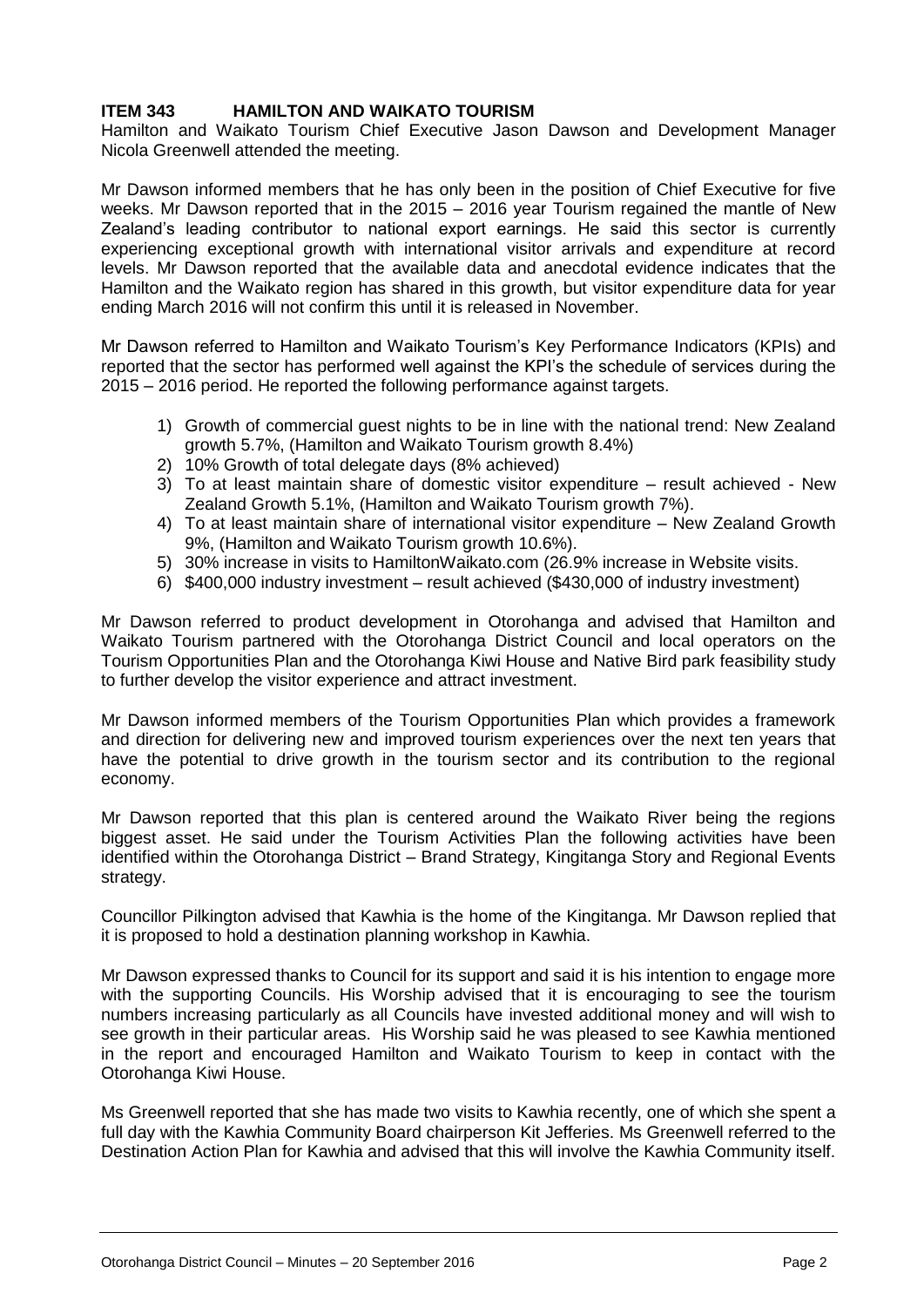Councillor Tindle referred to the graphs within the report and queried whether these show Otorohanga versus the Hamilton Region on a financial or transactional basis. He felt that the latter would be a better method to measure.

Ms Greenwell replied that this data is only an indication based on expenditure. She said there is a new tool being introduced on a regional level which will identify who and where spending is taking place.

His Worship thanked the representatives for their presentation .

**Resolved** that the Hamilton and Waikato Tourism's Annual Report to Local Government 2015 – 2016 be received.

#### **Cr Johnson / Cr Tindle**

#### **ITEM 344 HEALTHY RIVERS**

Waitomo District Council Mayor Brian Hanna and Ms Gwyn Verkirt (Collaborative Stakeholder Group (CSG) Member) attended the meeting. Mayor Hanna reported that the CSG comprises 24 members, 7 from the community and a huge cross section of sector representatives.

Mayor Hanna reported that he was nominated by various people as a Community Representative. Mayor Hanna advised that this group was previously set up by the Regional Council to respond to Treaty Settlement obligations and to provide a vision and strategy for the future. He said it has taken three years to provide plan recommendations to Council, and from his personal point of view this has worked well including working with local Iwi.

Mayor Hanna informed members of the key elements of the planned changes being:

-long staged approach – 80 years

-first decade of foundaton

-holding and starting to reduce nitrogen

-preparing for allocation in the future

- -individualising mitigations to landowners farm plans
- -staged implementation of rules.

Ms Verkirt said it is important for members to understand that they may not see a benefit in water quality within the first ten years; it is just starting the actions that will lead to the 10% improvement.

Ms Verkirt referred to the number of affected properties in the region and reported that these only equate to 4% of the total land area. She said it is desirable to look at those farms comprising larger areas and that it will be necessary to prioritise which sub catchments are focused on, where they are now and where they wish to be in ten years time.

Ms Verkirt referred to farm plans and expressed the opinion that this will require the assistance of farming professionals. She said consideration will need to be given to how land use might be changed to meet the water goals.

Ms Verkirt discussed the plan change impact costs and the benefits that the changes would provide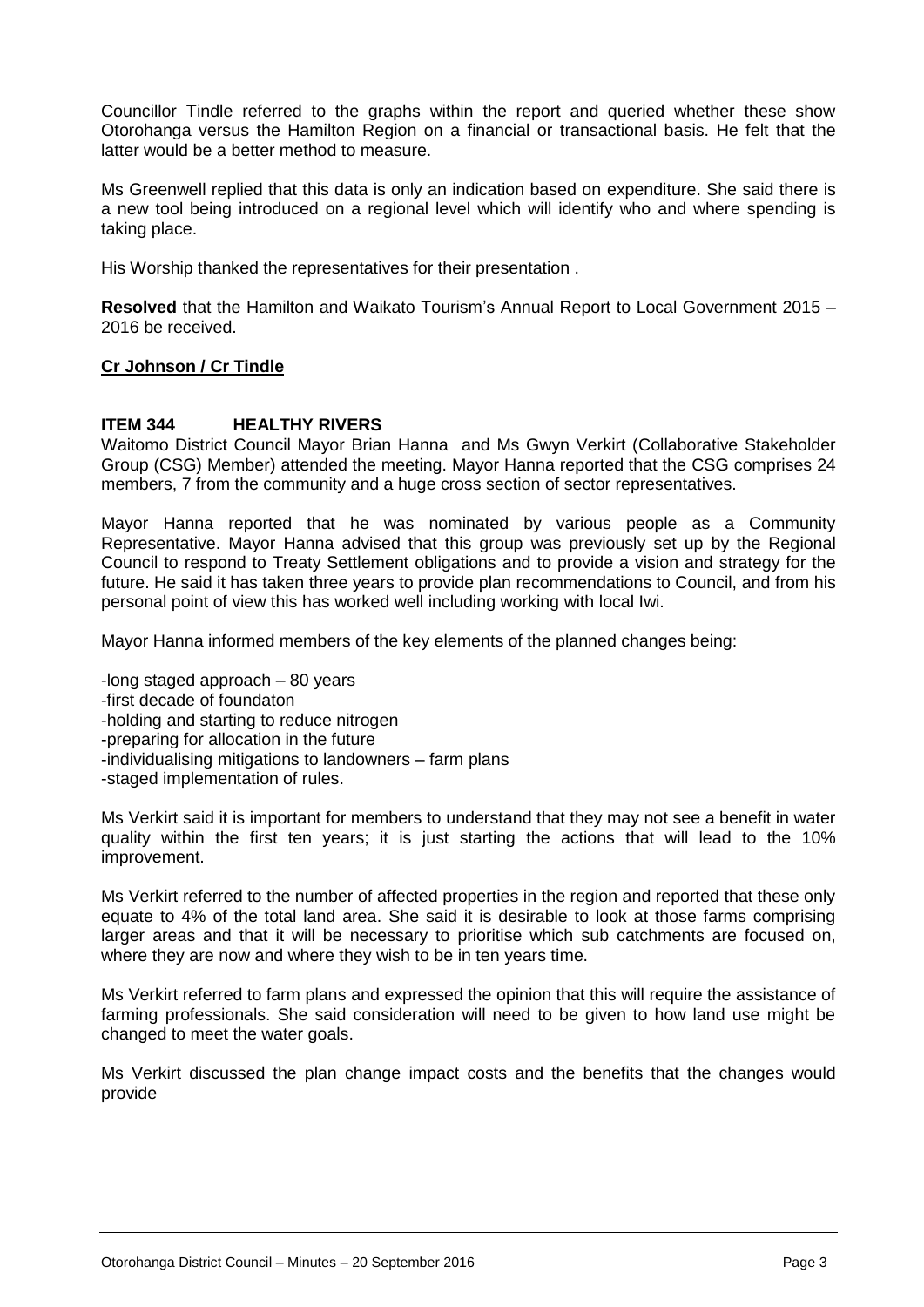Mayor Hanna then outlined the desired key outcomes as being:

- a) Putting decision making in hands of land owners as much as possible.
- b) Building Community and Sector understanding ownership and good information.
- c) Obtaining Iwi endorsement.
- d) Balanced Policy Development extended timeframe to allow change to take place.

His Worship referred to the 24 representatives of the CSG making the decisions and said some would argue that they did not truly represent the sector.

Mayor Hanna replied that at least 10 of the representatives have agricultural backgrounds and contributed fully to the decisions.

He advised that the representatives have a good grounding in this matter and formed a very balanced approach to understanding the issues. He said a large number of community meetings were held.

Mr Hanna and Ms Verkirt answered member's queries and concerns relating to this matter.

His Worship thanked the representatives for attending Council's meeting and for their presentation.

Members were advised that in regards to Schedule 1, this has gone through the Regional Council and will be notified around 1 October 2016 with submissions to close towards the end of February 2017.

**Resolved** that the Healthy Rivers presentation and verbal report be received.

#### **His Worship / Cr Phillips**

#### **LUNCHIN ADJOURNMENT**

Council adjourned for lunch at 12.15pm and resumed at 12.46pm.

#### **ITEM 335 LEASING OF PART OF BOB HORSFALL RESERVE & ASSOCIATED MATTERS**

The Chief Executive summarised his report on the Public Submissions on the proposed changes to arrangements in respect of the playing of paintball in the Bob Horsfall Reserve in Otorohanga which are presented for consideration.

The Chief Executive informed members that this matter has been placed before Council as Council has designated authority in matters relating to the leasing of Reserves.

The Chief Executive took members through the submission received and provided comments on the nine items contained within.

#### **Resolved** that:

- 1. A lease be granted to Kiwiana Leisure Park for the use of the area of the Bob Horsfall Reserve described in the report to Council of 17 May 2016 for the purpose of conducting games of paintball, subject to such conditions as may be specified by Council's Chief Executive. The lease shall have effect from 15 October 2016.
- 2. That from 15 October 2016 the previously granted permission for the general public to play paintball within the Bob Horsfall Reserve is withdrawn.

#### **Cr Prescott / Cr Pilkington**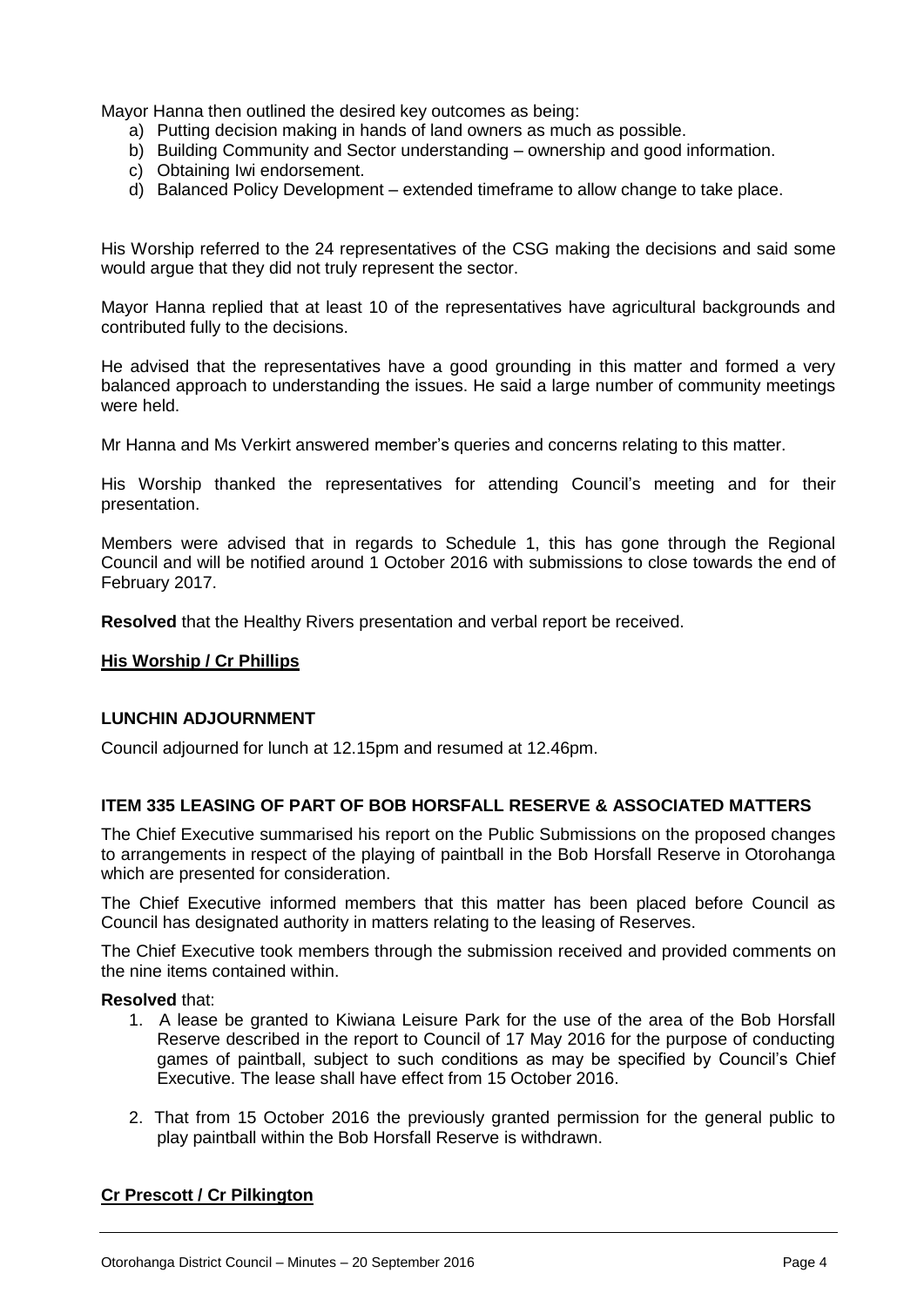#### **ITEM 336 UPDATING OF OTOROHANGA DOMAIN RESERVE MANAGEMENT PLAN**

The Chief Executive presented a report on a draft copy of a proposed updated Reserve Management Plan for the Otorohanga Domain Passive Reserve Areas for Council's consideration.

The Chief Executive advised that the fundamental direction of the plan has not changed however there is a backlog of work required if this is to be a native bush reserve. The Chief Executive advised that this area is within a community zone and issues such as maintenance of sight lines have not been given effect. He said there is significant works that need to be undertaken and these are beyond the scope of Council's landscape team.

The Chief Executive further informed members that it is difficult to know how much would need to be spent to achieve the Boards vision for the reserve but it will be significant, initial estimates suggest expenditure of around \$27,000 per year for the next four years and around \$21,000 per year on an ongoing basis thereafter.

The Chief Executive reported that these costs reflect the fact that attempting to have such a natural area inside an urban community has a number of challenges that do not exist in more typical larger scale native bush environments. The Chief Executive reported that a simple way to meet these costs would be to increase the operational expenditure budgets in the Otorohanga Parks and Reserves account, but it is recognised that as this account is District funded, and has already had very substantial budget increases in recent years, Council may be reluctant to do so. He said such potential reluctance has been discussed with OCB and another alternative could be to reallocate most of the annual Sundry Reserves Improvements capital budget in the Otorohanga P & R account (currently set at \$30,000 plus inflation per year throughout the period of the Long Term Plan) to provide operational funding for the works in the ODPRA.

In reply to Councillor Klos query as to what the Board is attempting to achieve the Chief Executive replied a natural native bush area with walking / cycling tracks.

His Worship reported that initially when the concept was proposed it was envisaged that volunteers would undertake this work however this has proved not practicable.

Councillor Prescott reported that the OCB does have funds available under its Special Reserve Fund to carry out a one off shot at the work however, there is continuing maintenance to consider after this.

The Chief Executive replied that this work would be classified as "deferred maintenance".

Councillor Pilkington expressed the opinion that she would be happy to proceed with the proposal as long as this comes from within existing budgets.

In reply to Councillor Tindle the Chief Executive advised that the \$27,000 indicated includes Animal Pest Control.

Councillor Pilkington referred to the proposed Kiwiana Playground and highlighted the fact that maintenance of this will be an additional cost.

#### **Resolved** that

- 1) Council approves the proposed revised Reserve Management Plan for the passive areas of the Otorohanga Domain, as per the supplied draft document.
- 2) Work required to give effect to the Resource Management Plan be funded within existing budgets.

#### **Cr Pilkington / His Worship**

#### **ITEM 337 POTENTIAL RESIDENTIAL SUBDIVISION DEVELOPMENT**

Councillor Phillips declared an interest in this matter and expressed the opinion he wishes to contribute to the discussion but will not vote on any resolution.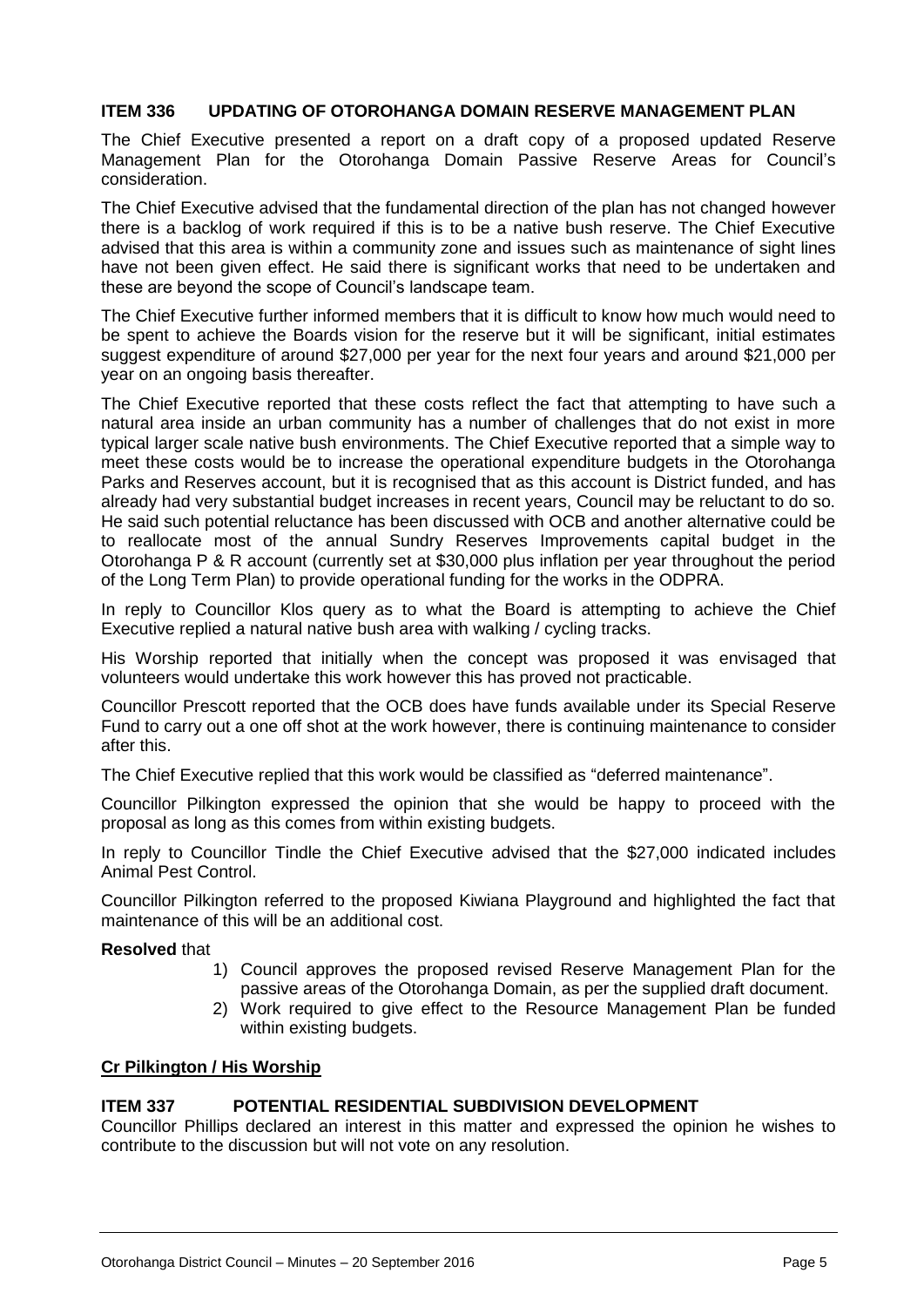The Chief Executive presented a report informing members that Community consultation is suggested on a proposed Council funded residential property development. He said Council and the Otorohanga Community Board have agreed that the lack of housing in Otorohanga is an impediment to encouraging people to the area. He said it is desirable for Council to take the initiative however; the proposal is a concept in "principle" only.

The Chief Executive advised that if the initial stage of consultation is successful then Council will conduct a further stage detailing exactly what it is going to do, where this will be and how much it will cost. He said this will require an amendment to the Long Term Plan.

The Finance and Administration Manager informed members it will be necessary to go out for public consultation under the special consultative process.

In reply to His Worship, the Chief Executive advised that it will be better for the proposal to be staged and to obtain a commitment from the new Council and Otorohanga Community Board.

In reply to Councillor Johnson regarding the capacity of reticulation systems the Environmental Services Manager replied that the capacity of these has previously been considered back in 2006 with the proposal for the Westridge subdivision.

Councillor Klos queried whether the proposed subdivision would meet lower cost housing needs.

His Worship replied that the covenants have not been considered at this time however, the proposal is to meet any housing needs not particularly catering for lower cost housing.

**Resolved** that Consultation with the Community be undertaken on the potential Council funding of a relatively large scale residential subdivision development in Otorohanga based upon the Statement of Proposal attached to the Chief Executives report dated 20 September 2016, removing the reference in that document to the special consultative procedure, with submissions to close on Friday 7 October 2016.

#### **His Worship / Cr Prescott**

#### **ITEM 338 SPORT SUPPORT FUND ALLOCATION**

The Chief Executive presented a report informing members it is proposed that applications are invited for a further round of funding under Councils Sport Support Fund, and that consideration is given to the recently established District Sports Committee making the decisions on the allocation of this funding.

Councillor Phillips expressed the opinion that he did not support the District Sport Committee to make the decisions on the allocation of this funding.

Councillor Tindle agreed and said that any funding decisions need to be made by those people not directly involved.

**Resolved** that Applications be invited by local sports clubs for operational financial support under Councils Sport Support Fund for the period from 2016 – 2017 to 2017-2018.

#### **Cr Phillips / Cr Tindle**

#### **OTOROHANGA DISTRICT SPORTS AWARDS**

The Finance and Administration Manager reported that the Otorohanga District Sports Awards will be held on Wednesday 23 November 2016 and that applications close this coming Friday 23 September 2016. He said to date, eleven nominations have been received.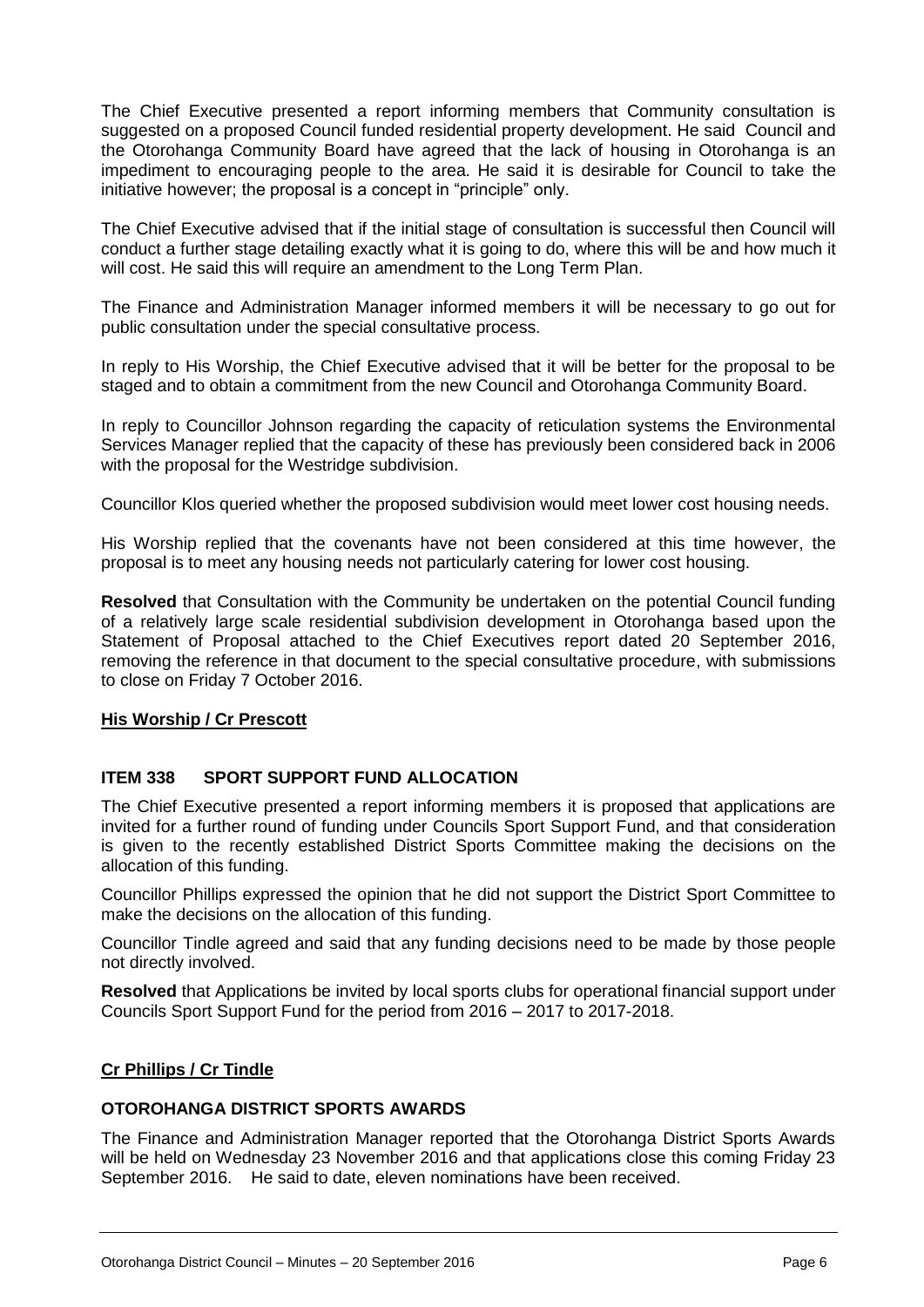#### **ITEM 339 CIVIL DEFENCE EMERGENCY PLANNING REPORT FOR MAY – JULY 2016**

The local Civil Defence Controller summarised the quarterly update report on the Civil Defence emergency management activity for the period 01 May – 31 July 2016.

He said this includes emergency management activities under the shared service agreement between Waipa, Otorohanga and Waitomo District Councils and activities of the Waikato Civil Defence Emergency Management group including the Joint Committee.

**Resolved** that the Civil Defence Emergency planning report from Andrew Loe local Civil Defence Controller and Martin Berryman Emergency Management Operations Manager for the period 1 May 2016 – 01 July 2016 be received.

#### **Cr Klos / Cr Johnson**

### **ITEM 340 ANNUAL REPORT TO THE ALCOHOL REGULATORY & LICENSING AUTHORITY 2015 - 2016**

**Resolved** that the Annual Report to the Alcohol Regulatory and Licensing Authority 2015 – 2016 be received.

#### **Cr Prescott / Cr Johnson**

#### **FURTHER ADJOURNMENT**

Council adjourned at 1.45pm to visit Giltrap Farm Machinery premises and resumed at 3.23pm.

#### **ITEM 341 ANNUAL REPORT ON DOG CONTROL POLICY AND PRACTICES**

The Environmental Services Manager summarised the annual report to the Department of Internal Affairs on Dog Control Policy and Practice for the financial year 2015 – 2016.

He referred members in particular to Clause 5, Dog Education and Dog Awareness and Clause 7, Menacing and dangerous dogs.

His Worship queried how the allocation of Kennels is working.

The Environmental Services Manager replied that around six Kennels have been allocated under this scheme.

Councillor Pilkington asked whether any feedback has been received from residents regarding the recent increase in dog control fees.

The Environmental Services Manager replied that Council did receive a little resentment however the same people and dogs remain outstanding as previously.

**Resolved** that the Annual Report on Dog Control Policy and Practices be received.

#### **Cr Prescott / Cr Williams**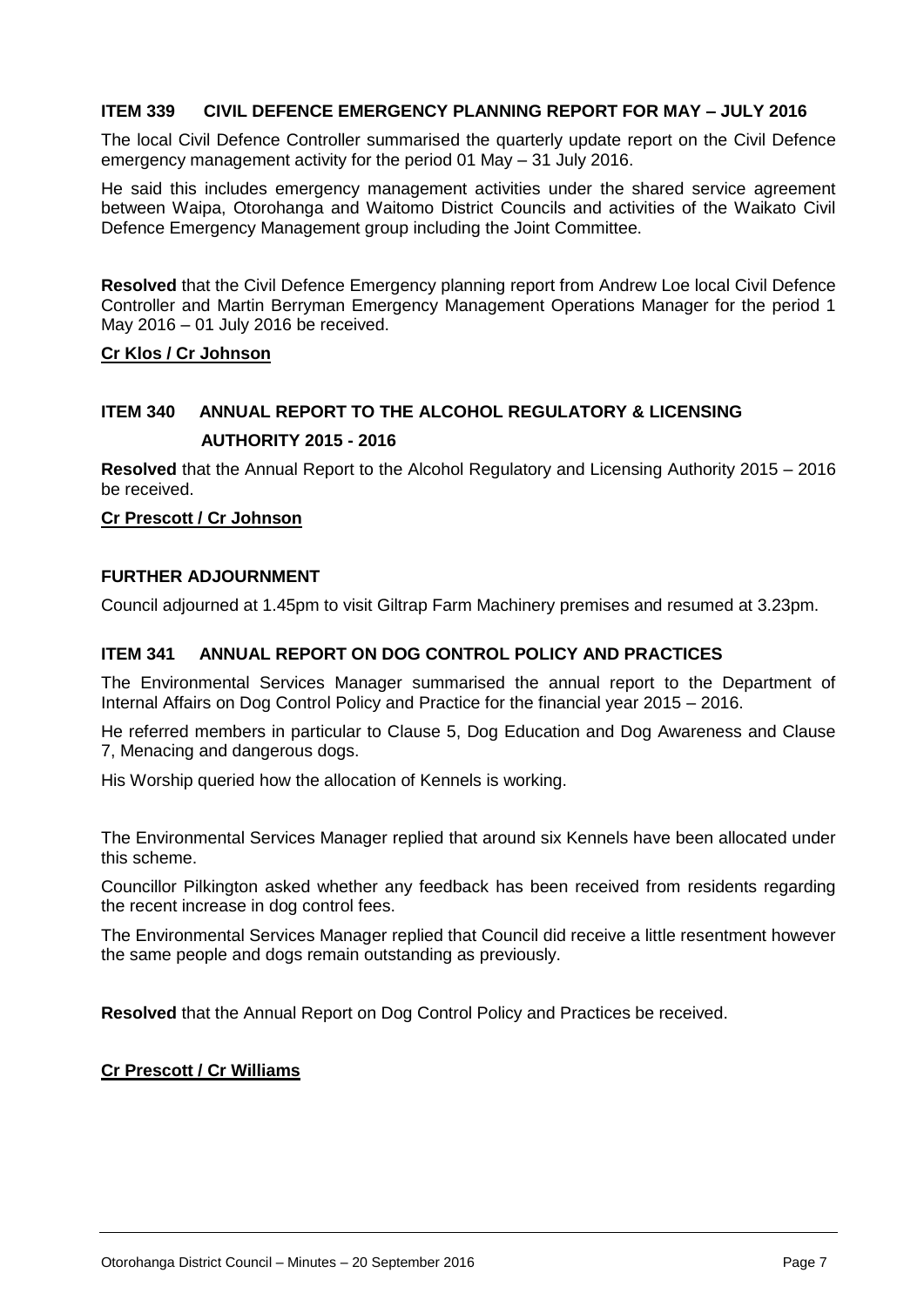#### **ITEM 342 MATTERS REFERRED**

The Governance Supervisor took members through Matters Referred.

#### **KIO KIO HALL COMMITTEE**

Councillor Phillips said he would continue to keep talking to the representatives and will provide further information to Council in due course. It was agreed that this item be deleted from Matters Referred.

The Environmental Services Manager informed members that the Kio Kio School Hall Committee may have difficulty in obtaining a special license for any future events.

#### **WAIPAPA RESERVE TOILET INVESTIGATION**

The Chief Executive advised that he understood Council's Community Facilities Officer is looking into costs involved in the installation of toilets at the Waipapa Reserve however, Council is not currently in a position to make an application for funding. He said it will be necessary for this item to be considered in next year's estimates and also the matter of maintenance of such a facility will need to be considered.

#### **WAIKERIA PRISON REPRESENTATIVE**

The Environmental Services Manager reported that Kevin Smith of the Waikeria Prison has been invited to attend a meeting of Council during November 2016. He said an invitation has been extended for the representatives to join Council for lunch.

#### **COIN OPERATED / FREE DUMPING STATIONS**

Councillor Tindle referred to the suggestion from Councillor Phillips that a coin operated or free dumping station be installed on Tourist routes around the Community to cater for Campervans and questioned what benefit this will bring to the Community.

Councillor Klos expressed the opinion there is a need for such stations throughout the District.

His Worship advised that when the Motorcaravan Association comes to Otorohanga the demand for such stations may increase.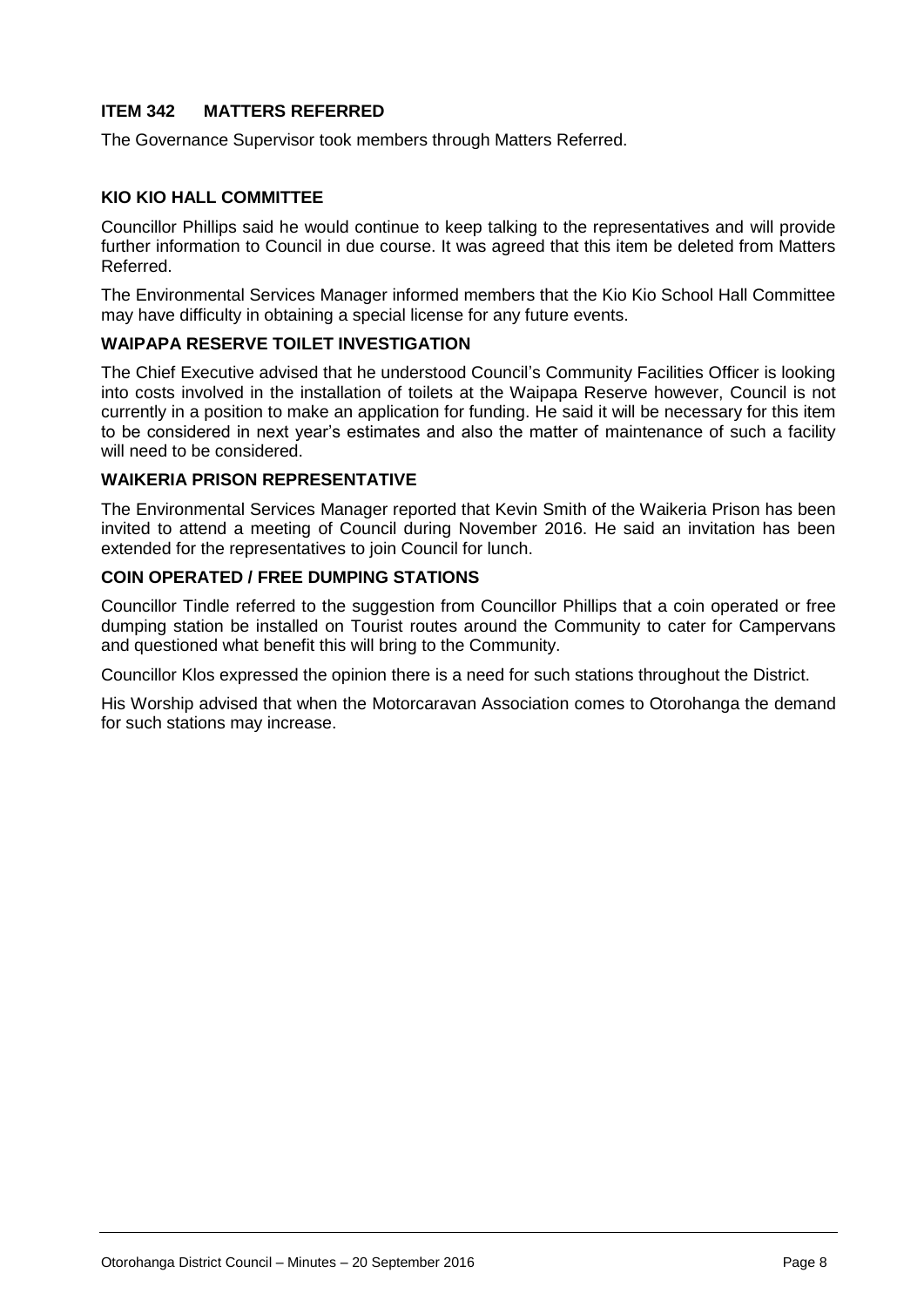#### **GENERAL**

#### **PROPOSED ANZ CLOSURE**

Councillor Prescott reported on his attendance at a recent meeting with the ANZ Regional Manager regarding the proposed closure of their Otorohanga branch. He said the meeting went very well with good input from local businesses and persons. Councillor did feel that ANZ have already made their mind up on the proposed closure.

His Worship outlined discussions he has had with the National Manager of ANZ for members information.

Councillor Klos reported that ANZ clients are receiving personal service, but this is being undertaken over the phone.

#### **INCITE**

Councillor Williams reported she attended the recent INCITE evening along with Councillor Pilkington. She further advised that the Lines Company still have customers who wish to pay over the counter.

#### **MAYORAL ACTIVITIES**

His Worship highlighted the following activities:

- a) Waipa Network cheque for the Community.
- b) Recent passing of Mr Jim Barker
- c) Mayors Taskforce meeting in Wellington
- d) Drivers Licence Training gaining momentum
- e) Support to Susan Ings from Ngutinui Primary School on her receipt of a teaching award in Wellington.

#### **BEACH ACCESS OF LAWTON DRIVE – AOTEA**

The Chief Executive presented a report advising that an agreement is proposed with Aotea Estates Ltd in respect of establishing a public road to the beach East of Lawton Drive, Aotea.

He referred members to the "Heads of Agreement" attached to the report.

The Chief Executive reported that the cost estimate for forming the road is around \$75,000 however, a budget allocation of \$85,000 is proposed to be funded from the Subdivision Reserve Account.

#### **Resolved** that

- 1. The Chief Executive be authorised to sign a Heads of Agreement with Aotea Estates Limited similar to that attached to the report (with the proposed minor amendments) in respect of potential development of a public road to the beach to the east of Lawton Drive in Aotea.
- 2. A budget allocation of \$85,000 is included in the Roading Account for the 2017/18 year for the purpose of meeting the costs to Council associated with the attached Heads of Agreement.

#### **His Worship / Cr Pilkington**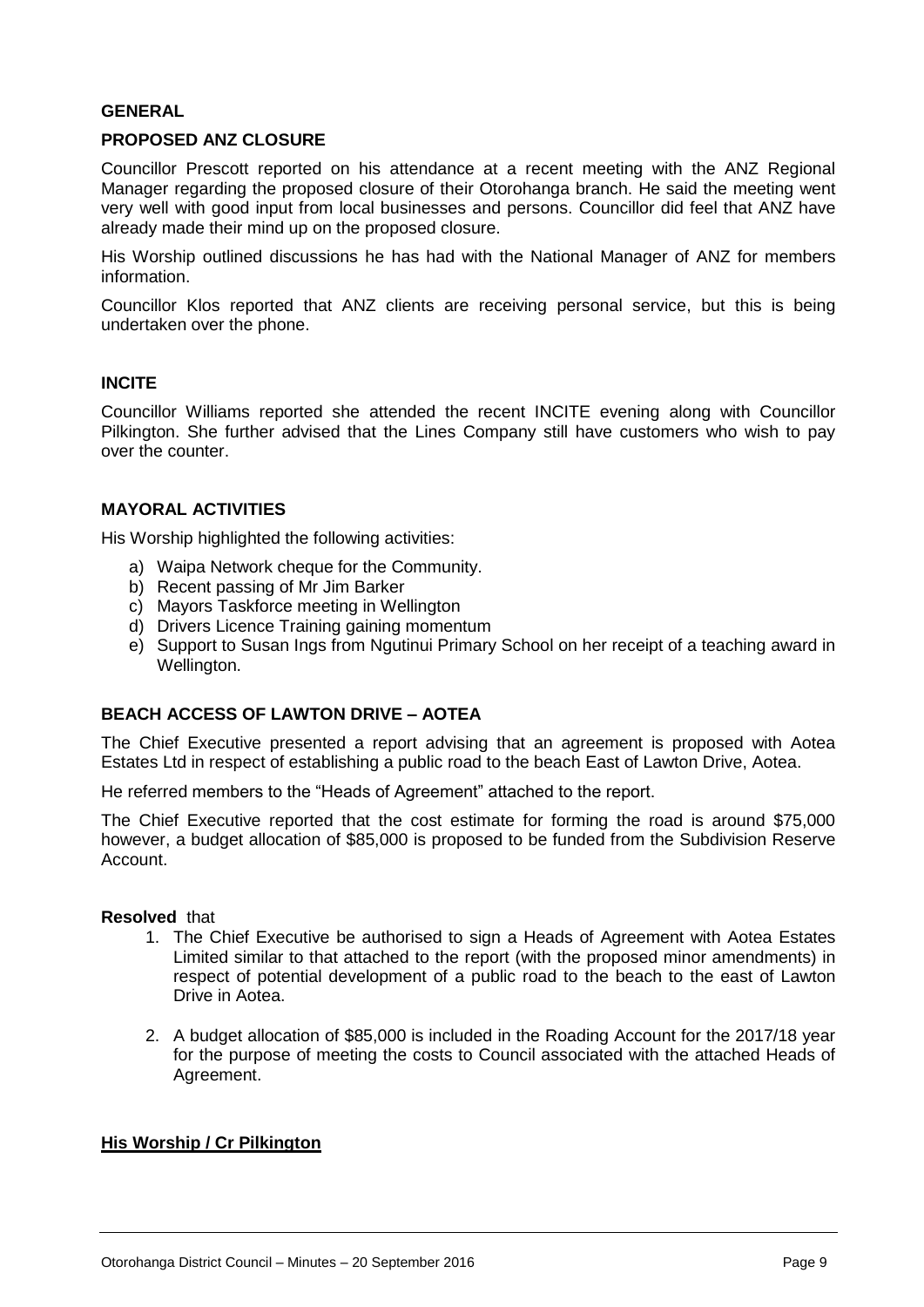#### **AROHENA WATER SUPPLY**

Councillor Klos reported that water filters are being installed at the plant and she suggested that all people on the scheme should be informed of what is happening and what work is being approved.

The Engineering Manager informed members that the water filters should last up to one year.

#### **CREATIVES COMMUNITIES COMMITTEE**

Councillor Klos informed members of a Creative Communities event planned to be held in the Council Chambers in November 2016 and requested members provide her with names, addresses and contact details of arts related people living throughout the Otorohanga District.

#### **AROHENA SCHOOL**

Councillor Klos reported she will officially open a new toilet facility at the Arohena School tomorrow.

#### **BEACH ACCESS OFF LAWTON DRIVE AOTEA**

Councillor Pilkington highlighted the need for those involved to engage with local Iwi in particular Okapu and Mokaikainga Marae.

The Chief Executive agreed that this engagement is necessary to ensure the Marae are aware of what is being proposed.

#### **DR JOHN BURTON**

Councillor Pilkington informed members that Dr John Burton has been awarded Rotary's highest honour, the Paul Harris Fellowship. She said it was great to be part of this wonderful occasion.

#### **REGIONAL TRANSPORT COMMITTEE**

Councillor Pilkington reported on her attendance at a Regional Transport Committee meeting held in Hamilton on 5<sup>th</sup> of September 2016. She said she went in place of His Worship who was unable to attend.

Councillor Pilkington informed members of a railway crossing warning device upgrade to take place on Kio Kio Station road, Otorohanga.

#### **WEST COAST ZONE**

Councillor Pilkington reported on her attendance at a West Coast Zone meeting on 30 August 2016, the main discussion being around Healthy Rivers.

Councillor Pilkington reported she attended the recent meeting with the ANZ Northern Manager and also attended the funeral of the late Jim Barker, founder of Freightlines.

#### **INCITE EVENING**

Councillor Pilkington referred to the ODDB initiative of a INCITE night held on 8<sup>th</sup> of September 2016 and advised this was a great event. She said such a night comprises of entertainment and inspirations for residents and businesses of the District.

#### **HAMILTON CAR CLUB CLOSURE**

Councillor Pilkington queried where Council is at with the proposed Hamilton Car Club road closure.

The Engineering Manager replied that staff are to inspect the roads concerned prior to the event.

#### **OTOROHANGA DISTRICT AND COMMUNITY CHARITABLE TRUST**

Councillor Johnson reported that a meeting of the Otorohanga District and Community Charitable Trust was held last Monday evening under the new Chairmanship of Mrs Kim Ingham.

He informed members that the ACORN grant to the Trust has increased to around \$9,000 per annum.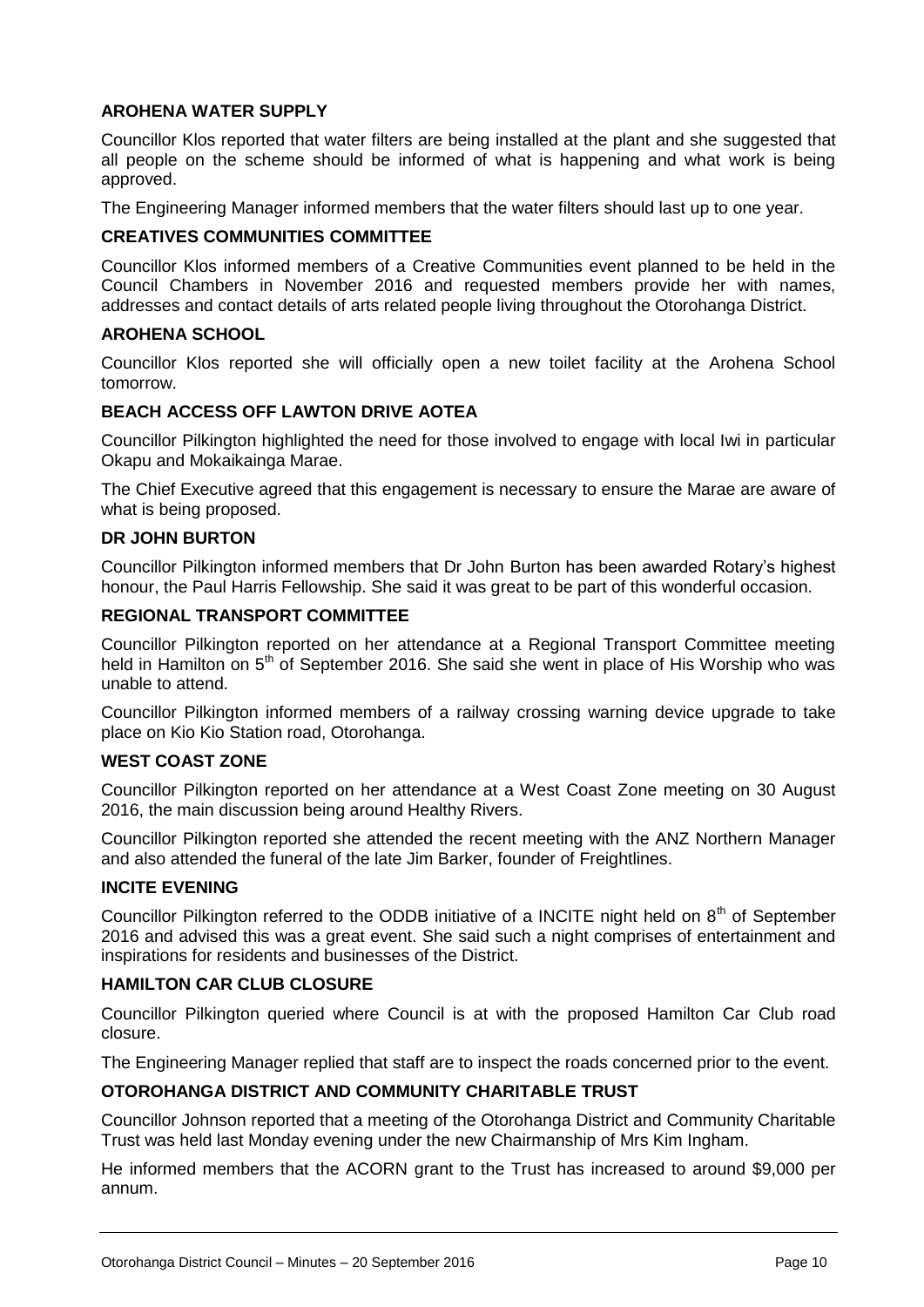#### **BEATTIE HOME**

Councillor Johnson thanked His Worship and Chief Executive for attending a recent strategy meeting of the Beattie Home Committee. He said now that the new extension has been completed it is necessary for the Committee to consider where to from now.

Councillor Johnson outlined other facilities/services that the Beattie Home could be involved in. He said the Committee is looking at a "licence to occupy" concept which if adopted, would require consideration to be given to changing the ownership structure of the existing Beattie village.

#### **KING COUNTRY DEVELOPMENT TRUST**

Councillor Phillips reported that Hillview Home in Te Kuiti currently has 12 empty beds therefore they are commencing a marketing program to obtain full occupancy.

#### **AGENDA MATTERS**

Councillor Phillips queried why this meeting's agenda has been printed single sided rather than double. He also requested once again, that his initials being KC, be corrected.

#### **KARAKA ROAD**

Councillor Phillips queried when the yellow dotted line will be installed on a section of Karaka Road. He also expressed concern at trucks exiting from Karaka Road onto Main North Road.

The Engineering Manager advised that this is a road safety matter which he will follow up on.

#### **ANZ CLOSURE PROPOSAL**

Councillor Tindle said he is very disappointed with the proposed ANZ Bank closure and hoped that ANZ would change their mind.

His Worship advised that a major contribution to this is due to the increase in electronic banking.

#### **HAMILTON AND WAIKATO TOURISM**

Councillor Tindle referred to the presentation from Hamilton and Waikato Tourism representatives in particular the significance of the Waikato River and said he was surprised to hear the promotion of the region is going to be centered around this.

His Worship expressed the opinion that such a suggestion would have been led by the Hamilton City Council.

Councillor Tindle referred to the increased fees that the Otorohanga District Council now pays and queried whether there is any plan in place to measure the benefits.

His Worship replied that it is very difficult to measure the outcomes and said he was disappointed to see no reference to the Otorohanga Kiwi House in their report. He said Council will wait and see how the organisation goes under the guidance of the new Chief Executive.

Councillor Pilkington reported that Tourism is really booming therefore the situation has to be evaluated.

Councillor Phillips expressed the opinion that when the organisation is making a presentation to Council, this needs to be about Otorohanga and not about the region. He said he does not trust the correctness of some of the information supplied in the report.

His Worship raised the issue of what the organisation is going to do to encourage people to stop here in Otorohanga on their way to the Waitomo Caves.